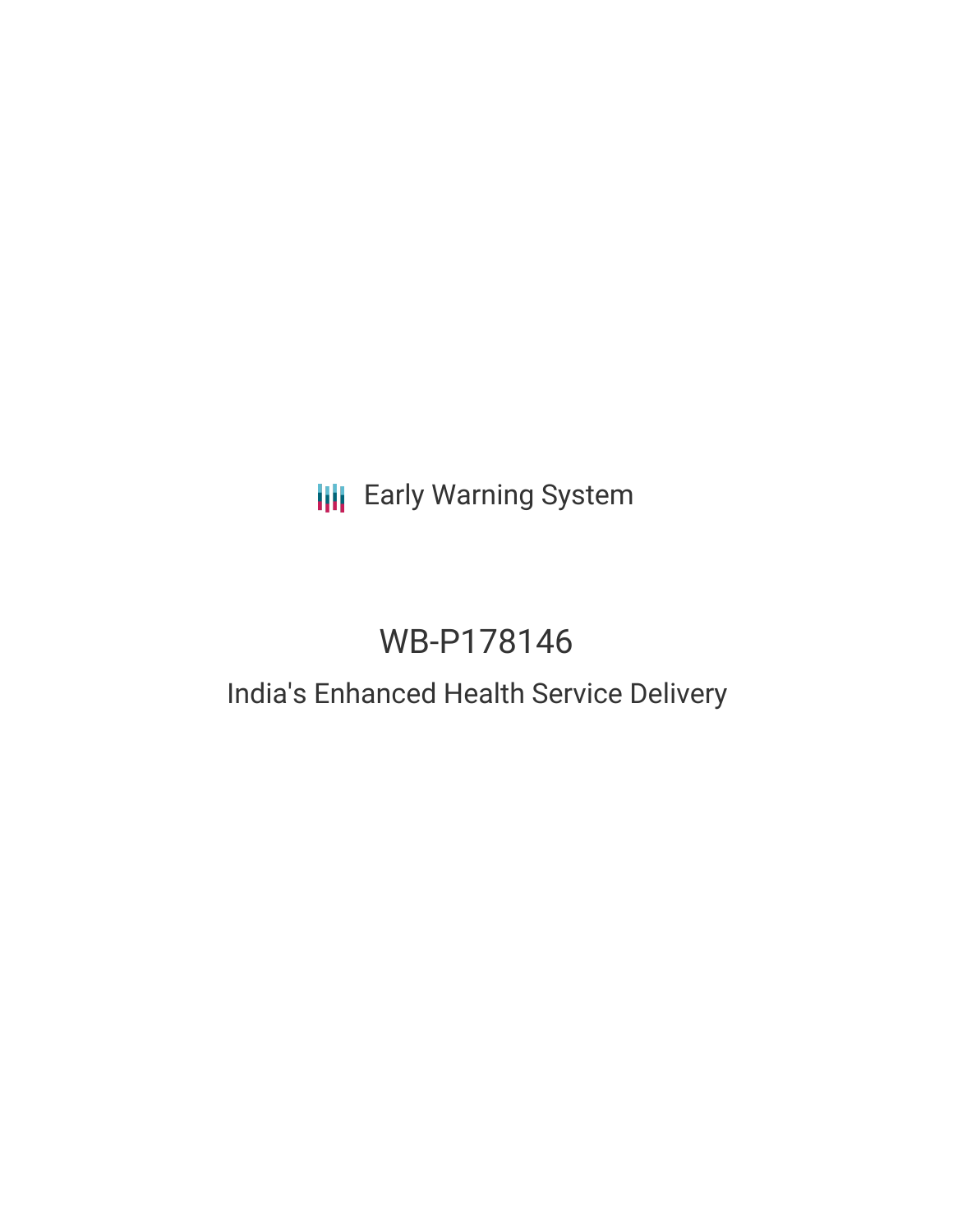

### **Quick Facts**

| <b>Countries</b>               | India                                               |
|--------------------------------|-----------------------------------------------------|
| <b>Financial Institutions</b>  | World Bank (WB)                                     |
| <b>Status</b>                  | Active                                              |
| <b>Bank Risk Rating</b>        |                                                     |
| <b>Voting Date</b>             | 2022-02-10                                          |
| <b>Borrower</b>                | Department of Economic Affairs, Government of India |
| <b>Sectors</b>                 | <b>Education and Health</b>                         |
| <b>Investment Amount (USD)</b> | \$500.00 million                                    |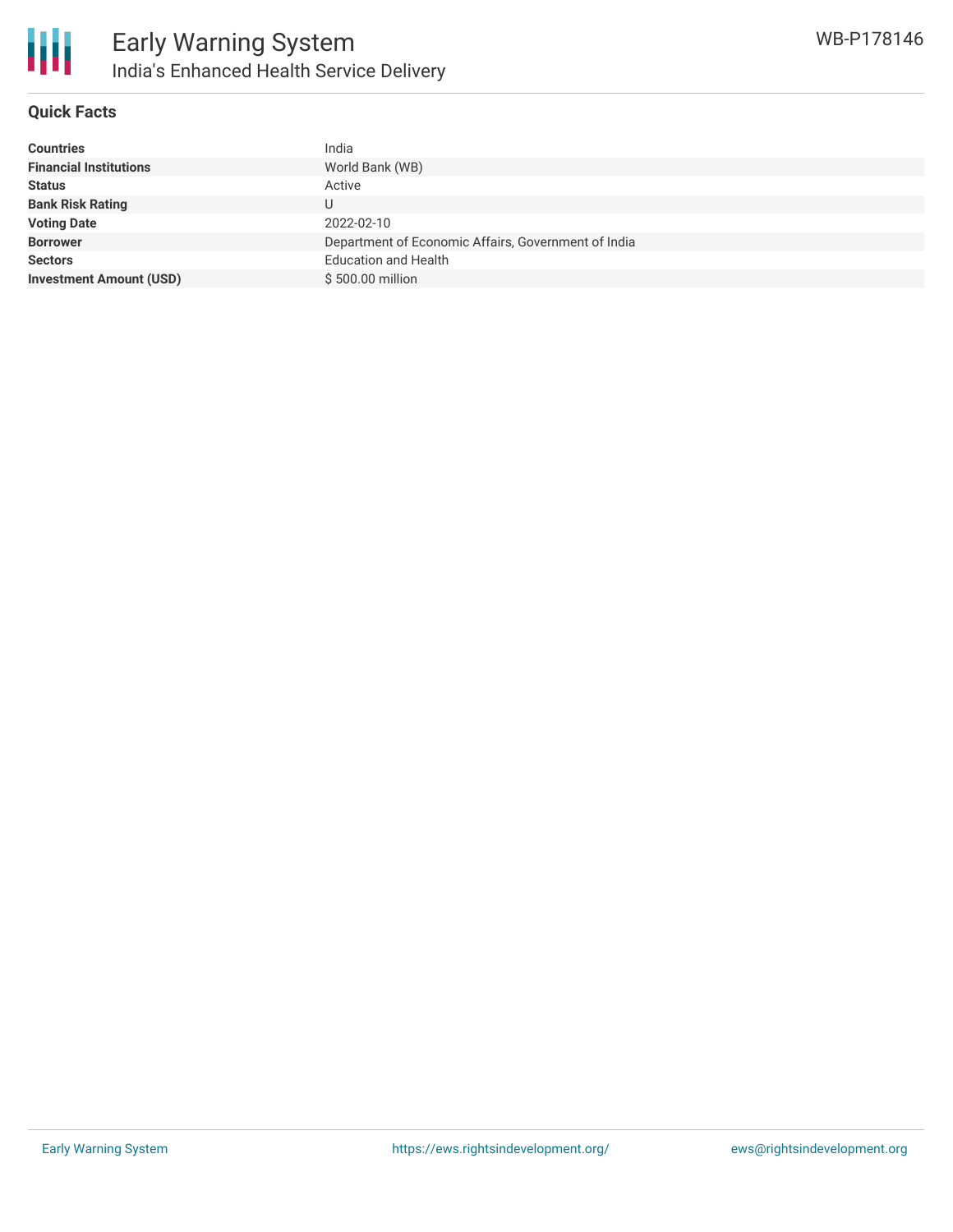

## **Project Description**

According to World Bank project page, the objective of the proposed page is to expand provision of comprehensive primary health care services, improve quality of care, and strengthen governance of the health sector in India.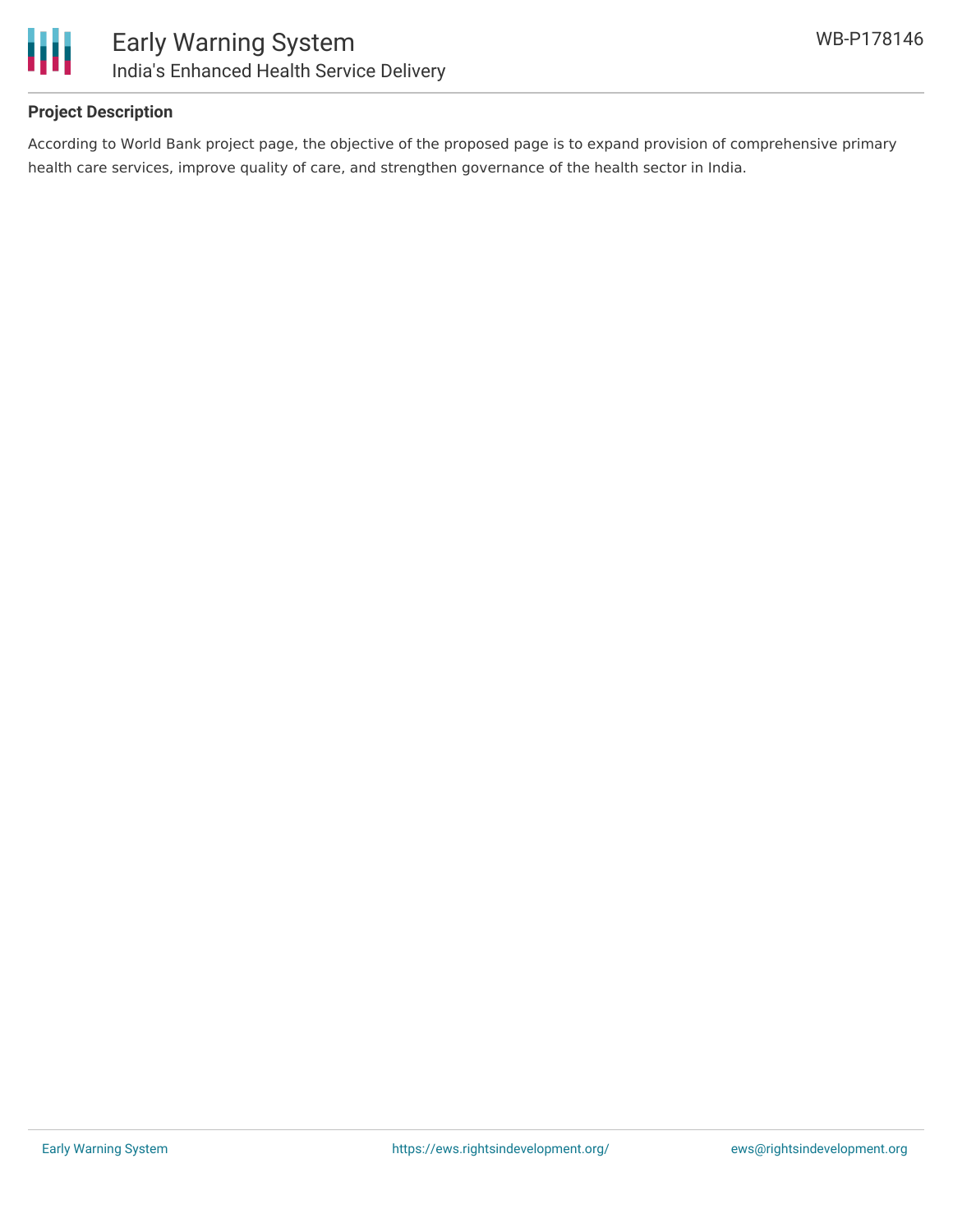

## **Investment Description**

World Bank (WB)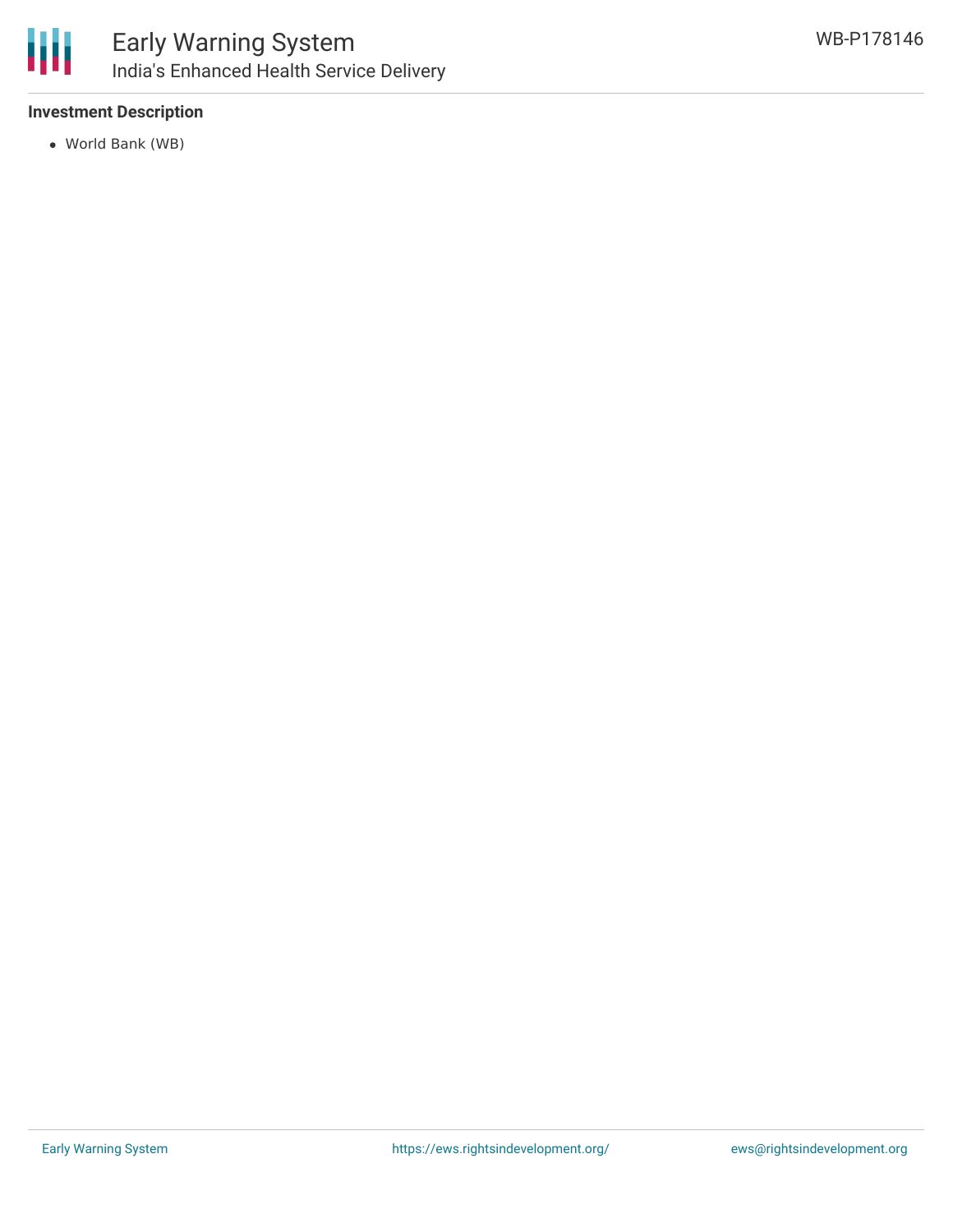#### **Contact Information**

Team Leaders: Rifat Afifa Hasan,Sheena Chhabra

**Implementing Agencies:** National Health Mission (NHM), Ministry of Health and Family Welfare, Government of

India,National Health Mission (NHM), Ministry of Health and Family Welfare, Government of India, Department of Health and Family Welfare, Ministry of Health and Family Welfare, Government of India

#### ACCESS TO INFORMATION

To submit an information request for project information, you will have to create an account to access the Access to Information request form. You can learn more about this process at: https://www.worldbank.org/en/access-toinformation/request-submission

#### ACCOUNTABILITY MECHANISM OF THE WORLD BANK

The World Bank Inspection Panel is the independent complaint mechanism and fact-finding body for people who believe they are likely to be, or have been, adversely affected by a World Bank-financed project. If you submit a complaint to the Inspection Panel, they may investigate to assess whether the World Bank is following its own policies and procedures for preventing harm to people or the environment. You can contact the Inspection Panel or submit a complaint by emailing ipanel@worldbank.org. Information on how to file a complaint and a complaint request form are available at: https://www.inspectionpanel.org/how-tofile-complaint